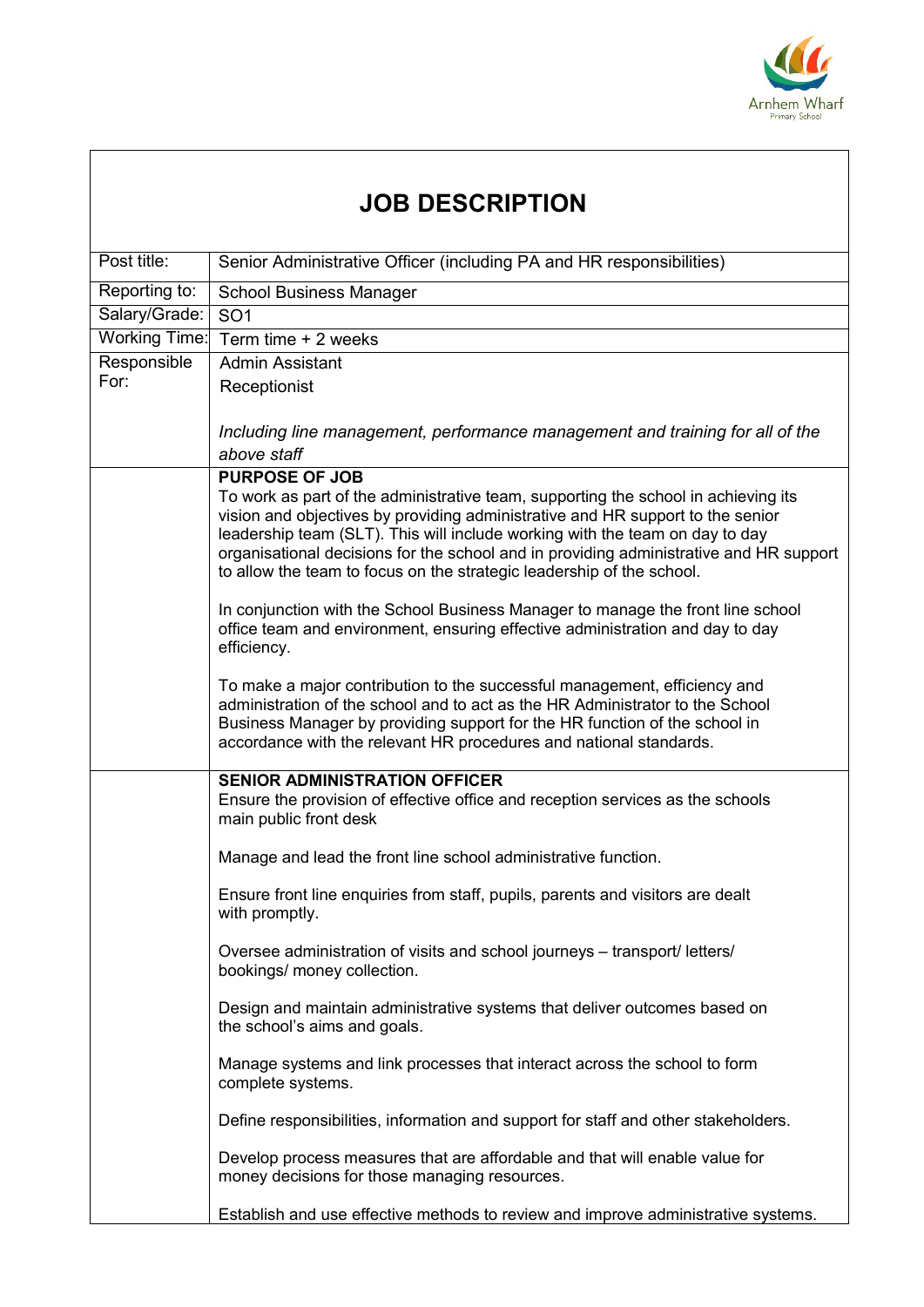

| Use data analysis, evaluation and reporting systems to maximum effect by<br>ensuring systems are streamlined to maximise efficiency and avoid duplication.                                                                                                                                                            |
|-----------------------------------------------------------------------------------------------------------------------------------------------------------------------------------------------------------------------------------------------------------------------------------------------------------------------|
| Benchmark systems and information to assess trends and make<br>appropriate recommendations.                                                                                                                                                                                                                           |
| Prepare information for publications and returns for the DfE, LA and other agencies<br>and stakeholders within statutory guidelines.                                                                                                                                                                                  |
| Provide clerical, secretarial and administrative support to the senior leadership<br>team including typing, enquiry service for telephone and personal callers,<br>arranging and servicing and minuting team and disciplinary meetings.                                                                               |
| Ensure timely and effective support to Governing Body by attending and minuting all<br>meetings providing a general support to ensure effective conduct of their business in<br>accordance with articles of government including handling post, arranging meetings,<br>co- ordination of agenda and agenda items etc. |
| Manage the collection, collation and distribution of all statistical and statutory returns.                                                                                                                                                                                                                           |
| Write confidential letters, reports and documents including policies, school<br>development plan and prospectus.                                                                                                                                                                                                      |
| Apply a high degree of tact, sensitivity, diplomacy and confidentially across the range<br>of administrative and PA duties.                                                                                                                                                                                           |
| Keep abreast of changes internally and externally to ensure that the range of functions<br>is undertaken in an effective manner                                                                                                                                                                                       |
| <b>HUMAN RESOURCES</b><br>Maintain an accurate and up to date Single Central Record of vetting checks at all<br>times.                                                                                                                                                                                                |
| Hold responsibility for developing and maintaining up to date personnel records of all<br>staff to include recruitment, training, salary assessments, expenses, allowances,<br>maternity leave, sickness leave, holiday and other leave in accordance with data<br>protection requirements.                           |
| Under the direction of the School Business Manager liaise with managers, staff and other<br>parties regarding leavers, to ensure relevant actions are undertaken (e.g. return of laptop,<br>keys and access card etc.) and maintain an effective archive of ex-staff records.                                         |
| Prepare and send Occupational Health referrals for staff as needed.                                                                                                                                                                                                                                                   |
| Support all stages of the recruitment process, liaising with the School Business<br>Manager to ensure up-to-date documentation/information is provided. Liaising with<br>external parties (e.g. advertising agencies) to publish school vacancies as appropriate.                                                     |
| Administer the recruitment inbox and respond to candidates in a timely manner.                                                                                                                                                                                                                                        |
| Issue recruitment/appointment documentation, including 'invite to interview'<br>letters, conditional appointment letters, contracts of employment, and requests for<br>references.                                                                                                                                    |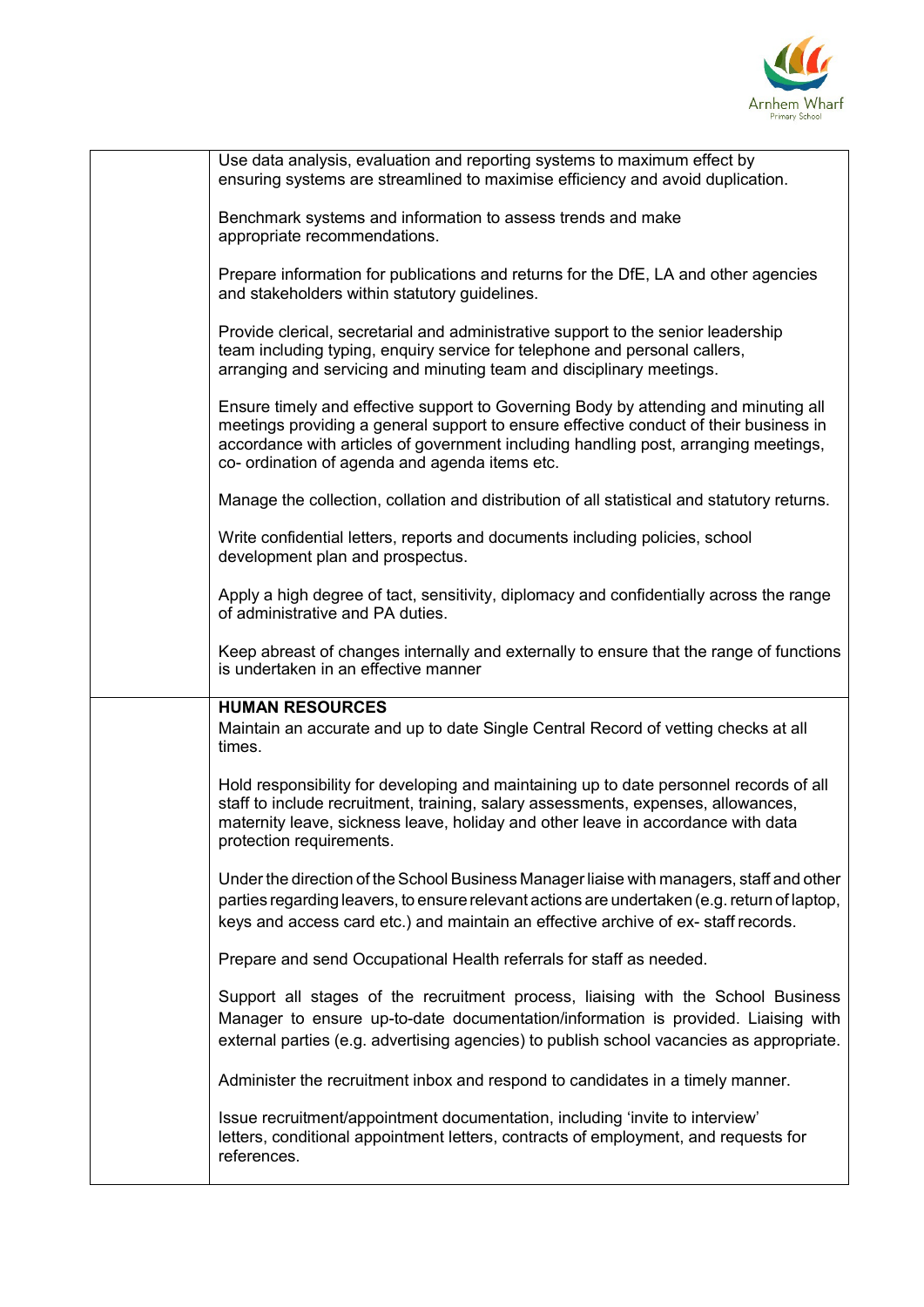

| Ensure pre-employment clearances/checks (e.g. references, work permits, DBS checks,<br>clarification on residency/working abroad and medical clearances) are taken up in a timely<br>manner, and that any issues are highlighted to the relevant manager, providing advice as<br>appropriate.              |
|------------------------------------------------------------------------------------------------------------------------------------------------------------------------------------------------------------------------------------------------------------------------------------------------------------|
| Process translation of clearance documents when necessary as part of the safer recruitment<br>process.                                                                                                                                                                                                     |
| Ensure that all information in relation to new starters and volunteers is created, processed and<br>accurately entered into the schools systems in both electronic and hard copy format.                                                                                                                   |
| Liaise with payroll and other relevant sections to ensure staff are paid in an accurate and timely<br>way and to endeavour to solve salary and pay enquiries for members of staff.                                                                                                                         |
| Collate and maintain all information in relation to absence management, report absences to<br>the Local Authority on a monthly basis and liaise with senior staff responsible for follow up.                                                                                                               |
| Liaise with the local authority and the specialist HR provider as and when necessary.                                                                                                                                                                                                                      |
| Work closely with the School Business Manager and external HR Advisor, to ensure a high<br>quality HR service is delivered throughout all departments across the school.                                                                                                                                   |
| Comply with the appropriate security and confidentiality for all HR-related information.                                                                                                                                                                                                                   |
| Under the direction of the School Business Manager, ensure that all documentation relating<br>to HR policies and procedures is reviewed in a timely manner.                                                                                                                                                |
| Prepare and submit the School Workforce Census within the required timescale.                                                                                                                                                                                                                              |
| <b>PA TO HEADTEACHER</b>                                                                                                                                                                                                                                                                                   |
| Lead and manage a range of administrative tasks that directly support the Headteacher<br>and ensure that their time can be focused appropriately on educational and pastoral issues.<br>These tasks will include, but will not be limited to:                                                              |
| Provide the Headteacher with a comprehensive range of secretarial services and<br>where appropriate, the Senior Leadership Team.                                                                                                                                                                           |
| Manage the Headteacher's diary and acting as their gatekeeper, re-directing people and<br>issues that ought to be dealt with elsewhere to their appropriate destination whilst ensuring<br>that sensitive and potentially important issues are flagged appropriately and separately to<br>the Headteacher. |
| Manage day to day and strategic communications from the board of governors, governor<br>services, Headteacher, and SLT to staff, pupils, their parents and carers and all other<br>stakeholders across paper, face-to-face and electronic media.                                                           |
| Research, analyse and evaluate data, creating and presenting reports for the Leadership<br>Team and Governing Body that validate the schools commitment to school improvement,<br>high standards and the professional development of its workforce.                                                        |
| Assist the Headteacher in school self-review and keeping abreast of OfSTED, Local<br>Authority and central government requirements and monitoring the school's performance in<br>these areas on their behalf as directed.                                                                                  |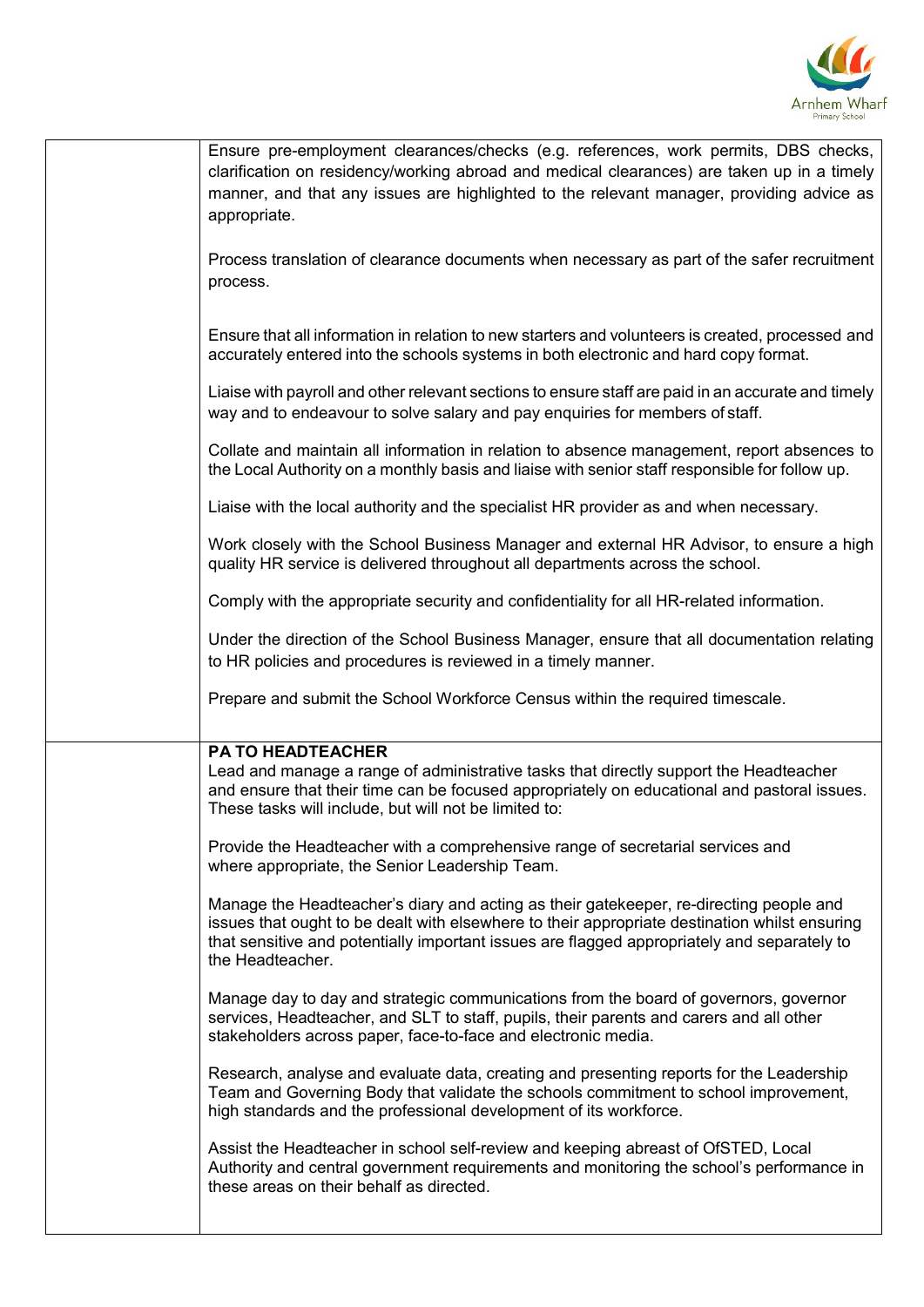

| Manage projects using own initiative, including making decisions where advice may not be<br>forthcoming which requires thinking beyond current procedures, and to think 'outside the box'.                                                             |
|--------------------------------------------------------------------------------------------------------------------------------------------------------------------------------------------------------------------------------------------------------|
| Offering administrative support to the Governing Body.                                                                                                                                                                                                 |
|                                                                                                                                                                                                                                                        |
| <b>OTHER RESPONSIBILITIES</b><br>Provide effective administrative and secretarial support to the Office/School Business<br>Manager.                                                                                                                    |
| Ensure all duties and responsibilities are discharged in accordance with the school's<br>Health & Safety at Work Policy.                                                                                                                               |
| Assist the school by promoting and maintaining good relationships with pupils, staff,<br>governors, parents, and external agencies in order to promote the objectives of the<br>school                                                                 |
| Provide hospitality and refreshments for visitors and parents if necessary.                                                                                                                                                                            |
| General correspondence of a routine nature.                                                                                                                                                                                                            |
| Deal with front line enquiries from parents/carers, pupils, staff and members of the<br>public.                                                                                                                                                        |
| Any other duties as directed by the school business manager or senior team and<br>relevant to the post and to undertake additional duties and responsibilities that may<br>arise from time to time, commensurate with the scope and grade of the post. |
| To be able to adapt to the continuing changes and priorities of school.                                                                                                                                                                                |
| PROFESSIONAL CHARACTERISITICS                                                                                                                                                                                                                          |
| Commitment to the wellbeing and progress of all pupils in school<br>Commitment to excellent inclusive practice.<br>Trustworthy and reliable                                                                                                            |
| A clear understanding of confidentiality                                                                                                                                                                                                               |
| Willingness to work as part of a team for a common aim and understanding that<br>flexibility is key to successful outcomes<br>Flexibility and creativity in problem solving                                                                            |
| Use of initiative and excellent time management/prioritisation skills<br>Ability to undertake work in a variety of advanced tasks requiring detailed knowledge and<br>skills in specialist areas                                                       |
| <b>EQUAL OPPORTUNITIES/ SAFEGUARDING STATEMENT</b><br>To ensure equality of opportunity for all and to oppose strongly any form of<br>discrimination.                                                                                                  |
| Arnhem Wharf Primary School is committed to safeguarding and promoting the welfare of<br>all children and expects all members of staff to share this commitment.                                                                                       |
| <b>ORGANISATIONAL DETAILS</b><br>Take part in the corporate life of the school, such as attending special events and<br>celebrations                                                                                                                   |
| Participate in the performance management process.                                                                                                                                                                                                     |